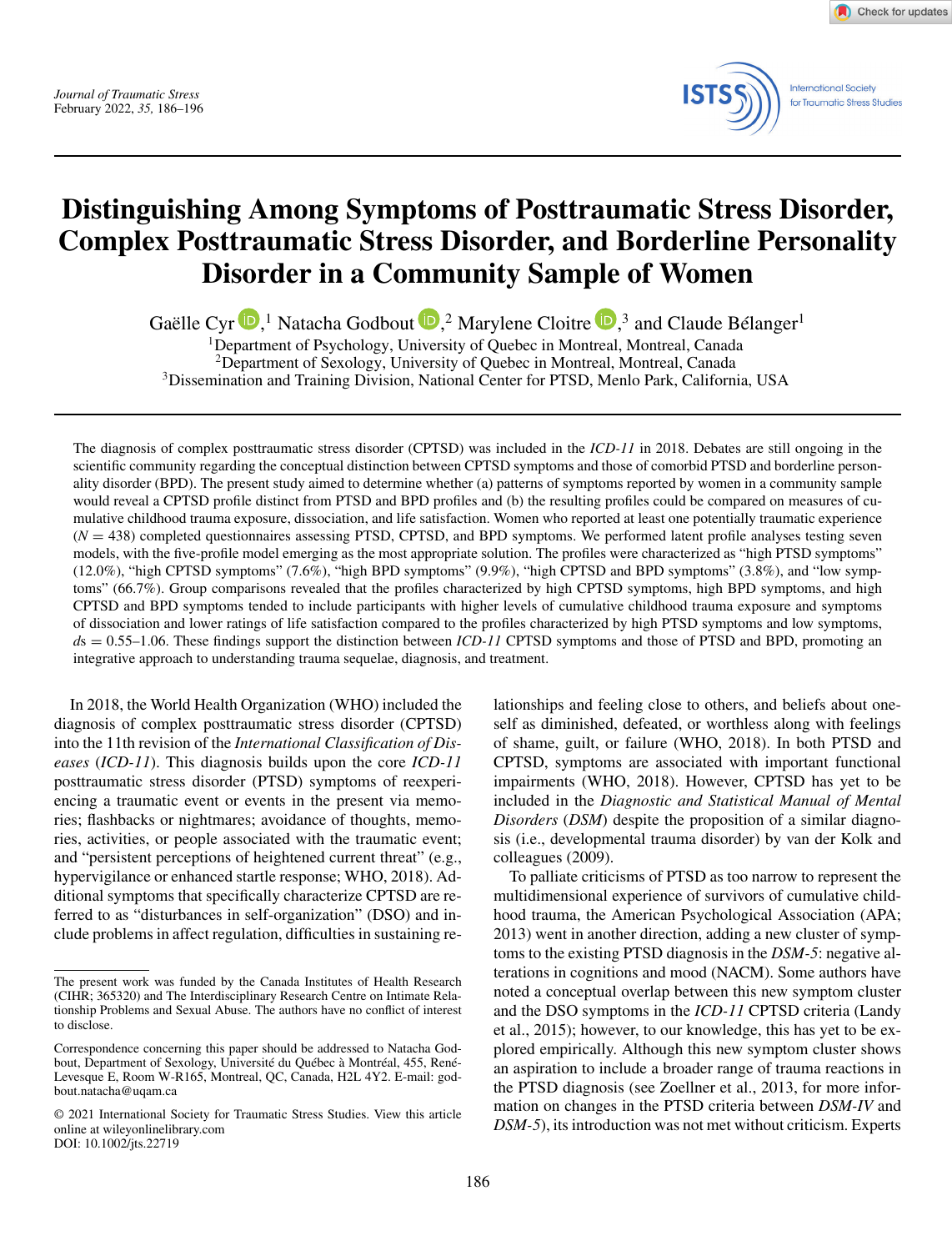have raised concerns regarding this cluster's lack of focus and specificity as well as the potential it could increase heterogeneity within PTSD patients and comorbidity with other disorders (Brewin, 2013; Zoellner et al., 2013).

A key controversy in the domain of CPTSD concerns its conceptual distinction with borderline personality disorder (BPD; e.g., Macintosh et al., 2015). In the *DSM-5*, BPD features nine diagnostic criteria: emotional instability, impulsivity, suicidal or self-harming behaviors or threats, inappropriate or intense anger or difficulty controlling anger, unstable interpersonal relationships, frantic efforts to avoid abandonment, identity disturbance, chronic feelings of emptiness, and transient stress-related paranoid ideation or severe dissociative symptoms. These symptoms are associated with important functional impairments (APA, 2013). There is a connection between these symptoms and those of CPTSD, with the same life domains (i.e., affect regulation, relationships, and beliefs about oneself) typically affected (see Macintosh et al., 2015). Resick and colleagues (2012) even suggested that all BPD symptoms except those related to suicide and fear of abandonment could be interpreted as overlapping with CPTSD symptoms. In addition, although no research has yet established a causal association between trauma exposure and BPD (Ball & Links, 2009), up to 97% of BPD patients report having experienced childhood trauma (Temes et al., 2017). Findings from neurological studies (Cattane et al., 2017) have shown that brain alterations associated with childhood trauma, such as those that affect the hypothalamic–pituitary–adrenal axis, are risk factors to the development of BPD. Moreover, dissociation has been associated with CPTSD (Hyland et al., 2019) and BPD alike (Scalabrini et al., 2017). These analogies have prompted some authors to suggest the reclassification of BPD as a trauma-related disorder (Lewis & Grenyer, 2009).

Other experts in the field have maintained that CPTSD and BPD can be distinguished and that both diagnoses are relevant for a nuanced understanding of the heterogeneous clinical portraits of survivors of cumulative childhood trauma. Although overlap in the life domains affected by BPD and CPTSD does exist, qualitative differences remain. The general diagnostic criteria specify that BPD traits should be pervasive and present in a variety of contexts since early adulthood, whereas CPTSD symptoms should arise following one or more traumatic events (APA, 2013; WHO, 2018). On one hand, similar affect alterations are observed in BPD and CPTSD, with high emotional reactivity and dissociation in the foreground (Brewin et al., 2017). On the other hand, however, anger and suicidal and self-harm behaviors, albeit sometimes present in CPTSD, are more central to BPD (Cloitre et al., 2014). Moreover, whereas alterations in identity and relationships in BPD are characterized by a view of one's self and others alternating between extremely positive (i.e., idealization) and negative (i.e., devaluation) poles, CPTSD patients have a consistently negative self-concept and tend to be consistently distrustful toward others (Cloitre et al., 2011). As Ford and Courtois (2014, p. 4) summarized, "hypervigilance related to being harmed"

would be at the core of CPTSD, whereas "extreme sensitivity (which may take the form of hypervigilance) to perceiving oneself as being abandoned" would be at the core of BPD.

To date, four empirical studies of which we are aware have investigated whether BPD and CPTSD symptoms can be distinguished. Cloitre and colleagues (2014) used latent class analyses (LCAs) to examine how treatment-seeking sexual abuse survivors could be grouped according to their symptoms. The authors observed four distinct groups, characterized by CPTSD symptoms; BPD symptoms, also presenting certain posttraumatic symptoms; PTSD symptoms; and low symptom levels, respectively. More recently, Jowett et al. (2019) found three groups characterized by PTSD symptoms, CPTSD and high BPD symptoms, and CPTSD and moderate BPD symptoms. The only study to use this method in a community sample was conducted by Frost and colleagues (2018), who observed five distinct groups in a sample of sexual assault survivors, with groups characterized by CPTSD symptoms, PTSD symptoms, PTSD and BPD symptoms, CPTSD and BPD symptoms, and low symptom levels. Two of these studies have found a CPTSD class distinct from BPD symptoms, corroborating the theoretically postulated distinction between these disorders. However, none of the studies has observed a BPD class free of posttraumatic stress symptoms, which could be due to the use of clinical and/or highly traumatized samples. Indeed, a network analysis by Knefel et al. (2016) showed that PTSD and DSO symptoms were highly connected to each other but not to BPD symptoms.

The current study aimed to determine whether patterns of symptoms reported by women from the community who experienced at least one potentially traumatic event would reveal a CPTSD profile distinct from PTSD and BPD profiles. To our knowledge, this was the first time this question was explored in a sample that was neither clinical nor highly traumatized; moreover, this was the first study to take into account the contribution of the *DSM-5* NACM symptom cluster. Given that the *DSM-5* PTSD diagnostic criteria, including the NACM cluster, is broadly used, the inclusion of this category of symptoms in a study aiming to examine profiles related to CPTSD, PTSD, and BPD appeared crucial. Per the results from past studies, we hypothesized that the following profiles would emerge, with the repartition of participants between profiles akin to the prevalence found in the general population: (a) a "high PTSD symptoms" profile, characterized by high scores on measures of PTSD symptoms and low levels of DSO symptoms; (b) a "high CPTSD symptoms" profile, characterized by high scores on measures of both PTSD and DSO symptoms; (c) a "high BPD symptoms" profile, characterized by high scores on measures of BPD symptoms; (d) a "high CPTSD and BPD symptoms" profile, characterized by high scores on all symptom measures; and (e) a "low symptoms" profile, characterized by low scores on all symptom measures. We also aimed to explore how *DSM-5* NACM symptoms would relate to *ICD-11* DSO symptoms by exploring whether NACM symptoms would bring new information to the profiles or correlate with DSO symptoms, showing a redundancy. Finally, the current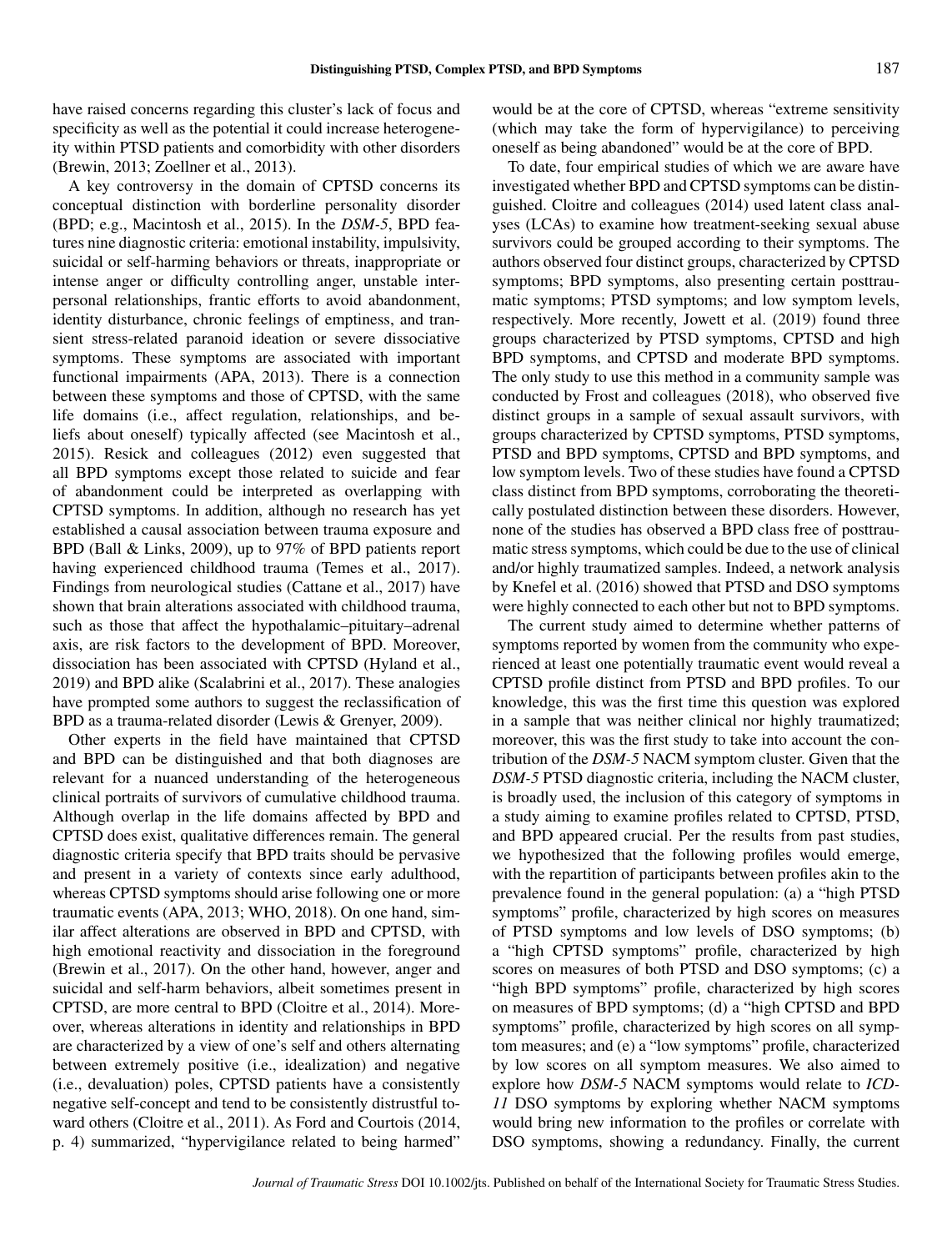study examined whether the resulting profiles differed with regard to scores on measures of childhood cumulative trauma, dissociation, and life satisfaction. We hypothesized that participants in the high CPTSD symptoms, high BPD symptoms, and high CPTSD and BPD symptoms groups would present higher levels of childhood cumulative trauma and dissociation than those in the low symptoms and high PTSD symptoms profiles. We also hypothesized that participants categorized in the low symptoms profile would present higher levels of life satisfaction compared to those in all other profiles.

## **Method**

## **Participants and Procedure**

The present study included a community sample of 438 women from Quebec, Canada. Participants were randomly recruited by a survey firm from the population of telephoneowning adults in the province of Quebec between January 2018 and March 2018. Trained and experienced interviewers administered the questionnaires over the phone. Participants were presented with a detailed consent form and gave their verbal consent before starting the study. Individuals received \$10 (CDN) in compensation. The study was approved by the ethics committee of the University of Quebec in Montreal. The inclusion criteria were: being an adult woman (i.e., 18 years of age or older), residing in Quebec, being in a relationship, and being able to understand French. Participants also reported at least one potentially traumatic experience in childhood or adulthood, as this was a prerequisite for completion of the PTSD measure. The following gateway question was used: "Please indicate the experience that disturbs you most and answer the following questions in regard to this experience;" this question was accompanied by a list of eight different types of potentially traumatic experiences, including sexual violence, physical violence, neglect, witnessing violence, bullying, parental mental illness or addiction, death of a close one, and natural catastrophe or accident, as well as the choices "other" and "none." Participants who endorsed "none" were not presented with the PTSD measure.

Participants ranged in age from 18 to 84 years ( $M = 48.8$ ),  $SD = 12.8$ ). Most participants were born in Canada (92.7%), and 92.7% of the sample spoke French as a first language, with 2.5% reporting their first language as English and 4.8% reporting "other." The majority of participants reported identifying as heterosexual (94.5%), with 2.7% identifying as homosexual, 2.5% as bisexual, and 0.2% as another sexual orientation. Most participants were parents (84.0%); the mean number of children was 1.9 children  $(SD = 1.3)$ . All participants were in a relationship, with 1.4% reporting that they were dating their significant other, 41.3% reporting a common-law marriage or cohabitation, and 57.3% reporting being married, with a mean relationship length for all participants of 22 years  $(SD = 14)$ . Participants were mostly full-time workers (46.3%) or retired (23.7%), with 13.7% working part-time; in addition, 4.1% were students, 1.8% were unemployed, and 10.3% selected "other" on this question. The annual personal income was less than \$20,000 for 15.8% of the sample, \$20,000 to \$39,999 for 29.0%, \$40,000 to \$59,999 for 26.9%, and more than 59,999% for 28.4%. Most participants obtained a college or professional degree (42.0%) or higher (40.9%).

## **Measures**

#### *ICD-11 PTSD and DSO Symptoms*

To measure *ICD-11* PTSD and DSO symptoms, we used the French-Canadian version of the International Trauma Questionnaire (ITQ; Cloitre et al., 2018). The ITQ is composed of 12 items, each of which is scored on a 5-point Likert scale ranging from 0 (*not at all*) to 4 (*extremely*). The ITQ comprises a PTSD scale composed of Reexperiencing, Avoidance, and Perception of Threat subscales, as well as a DSO scale, which consists of Alterations in Affect, Relationships, and Beliefs About Oneself subscales; each subscale includes two items. Subscale scores were calculated by averaging the scores of its two items (range: 0–4), with higher scores representing higher symptom levels. The endorsement (i.e., score of 2 or above) of at least one item from each PTSD subscale is indicative of PTSD, whereas the endorsement of at least one symptom from each PTSD and DSO subscale is indicative of CPTSD (Cloitre et al., 2018). Validation studies of the original English version of the ITQ have revealed that its scores present good psychometric properties (Hyland et al., 2017; Shevlin et al., 2017). The ITQ has been translated into 24 different languages and dialects, and all versions are publicly available at https://www.traumameasuresglobal.com/itq. The French (i.e., Québec) version of the ITQ has been validated and demonstrates good psychometric properties as well (Cyr et al., 2020). Internal consistency was measured by McDonald's omega, a more appropriate measure than Cronbach's alpha for two-items scales (Vaske et al., 2017); a score above .70 suggests good internal consistency, and a score above .90 suggest excellent internal consistency (Béland et al., 2017). In the current study, the internal consistency was good to excellent for all subscales,  $\omega$ s = .75–.91, except the Affect Regulation subscale,  $\omega = .30$ , which contains items designed to measure the related but distinct constructs of hyper- (i.e., "When I am upset, it takes me a long time to calm down") and hypoarousal (i.e., "I feel numb or emotionally shut down;" Cloitre et al., 2018).

## *NACM Symptoms*

To measure the *DSM-5* NACM symptoms of PTSD, we used the seven-item NACM subscale from the PTSD Checklist for *DSM-5* (PCL-5; Blevins et al., 2015). Each item is scored on a 5-point Likert scale ranging from 0 (*not at all*) to 4 (*extremely*). The mean item score is calculated to create a total score, which ranges from 0 to 4; higher scores indicate more severe symptoms. A score of 2 or higher on at least two items indicates the presence of NACM (Ashbaugh et al., 2016). The French version of the PCL-5 NACM subscale has demonstrated good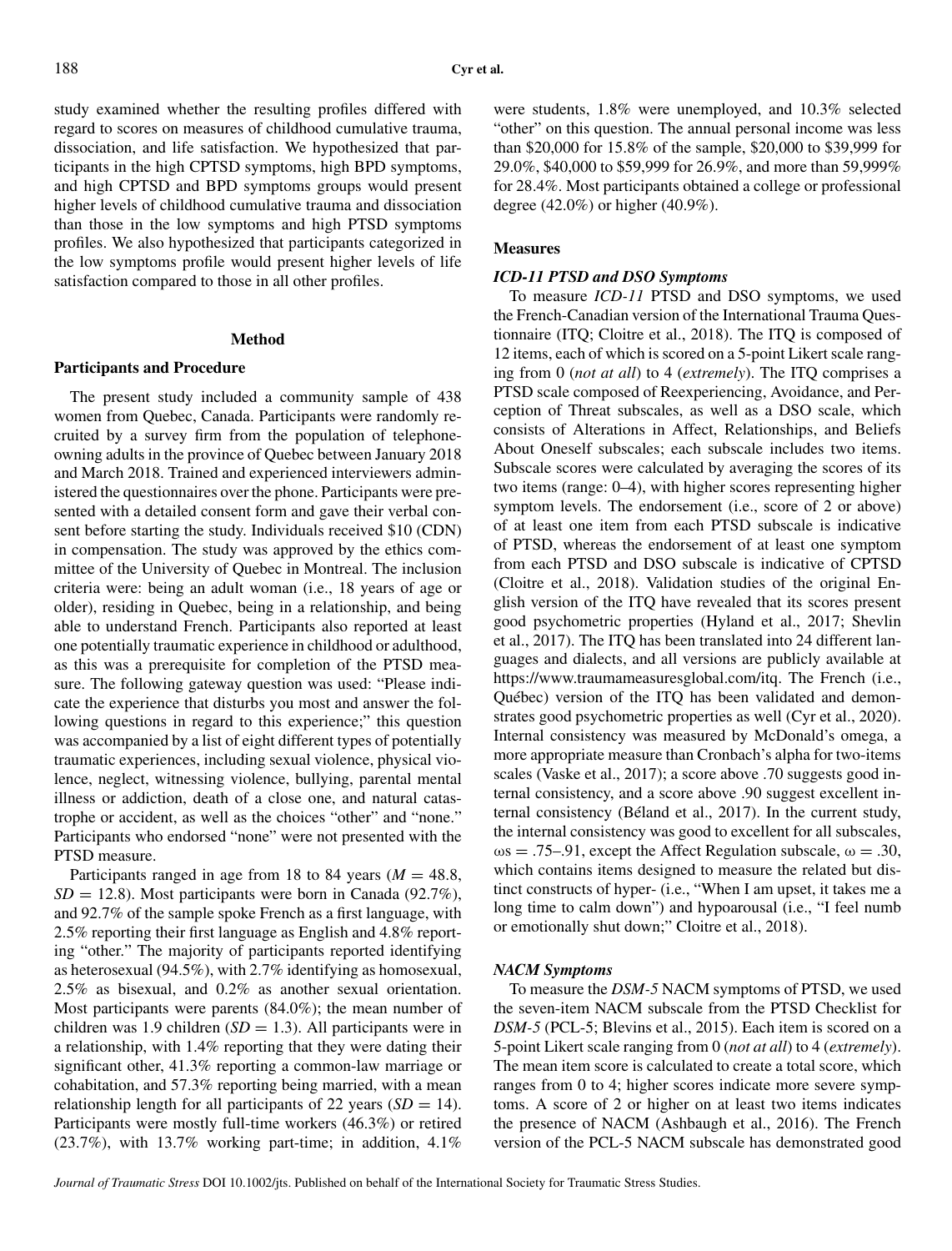psychometric properties (Ashbaugh et al., 2016). In the present sample, the internal consistency was very good, Cronbach'  $\alpha$  = .89.

## *BPD Symptoms*

The 10-item McLean Screening Instrument for borderline personality disorder (MSI; Zanarini et al., 2003) was used to assess BPD symptoms. Each of the nine *DSM-5* BPD criteria is measured via one item, except for the "transient, stressrelated, or severe dissociative symptoms" criterion (APA, 2013), which is measured using two items. The MSI was backtranslated into French by the research team using the method suggested by Vallerand (1989). Respondents answer each item with a "yes" or "no." Items were coded as 1 for the presence of symptoms or 0 for the absence of symptoms, then compiled into a continuous BPD score ranging from 0 to 10 symptoms. The endorsement of seven or more items suggests the presence of BPD (Zanarini et al., 2003). The total score of the English version of the questionnaire has demonstrated good psychometric properties (Zanarini et al., 2003). In the present sample, Cronbach's alpha for the total score was .77.

## *Childhood Cumulative Trauma Exposure*

The French version of the Childhood Cumulative Trauma Questionnaire (CCTQ; Godbout et al., 2017) was used to measure childhood cumulative trauma. This 15-item questionnaire is used to assess the incidence of eight different types of traumatic events that the respondent experienced before the age of 18 years (sexual abuse; two items) or in a typical year before age 18: physical abuse (four items), psychological abuse (two items), physical neglect (one item), psychological neglect (three items), witnessing physical violence (one item), witnessing psychological violence (one item), and bullying (one item). Except for the sexual abuse items, which are endorsed in a "yes" or "no" format, each item is scored on a Likert scale ranging from 0 (*never*) to 6 (*every day or almost every day*). Endorsement (i.e., score of 1 or more) of at least one item per scale indicates the presence of the traumatic event. Scores (i.e., 0 or 1) for each trauma type are then compiled into a continuous childhood cumulative trauma score (range: 0–8). The CCTQ total score has demonstrated good internal consistency in past studies (e.g., Bolduc et al., 2018). In the current sample, Cronbach's alpha for the total score was .87.

## *Dissociation*

The 10-item Dissociation subscale from the French version of the Trauma Symptoms Inventory (TSI; 2nd edition; Briere, 2011) was used to measure dissociation. Items are answered on a 4-point Likert scale ranging from 1 (*never*) to 4 (*often*). A total score is obtained by calculating the sum of all items (range: 10–40), with higher total scores representing higher levels of dissociative symptoms. According to norms established by Briere (2011) that take into account age and gender, scores can be categorized as normal, problematic but subclinical, and clinical. The English (Briere, 2011) and French (Bigras et al.,

2015) versions of the TSI Dissociation subscale have demonstrated good psychometric properties and internal consistency. In the present sample, Cronbach's alpha was .84.

# *Life Satisfaction*

The five-item French version of the Satisfaction with Life Scale (SWLS; Blais et al., 1989) was used to assess participants' life satisfaction. Items are scored on a 7-point Likert scale ranging from 1(*strongly disagree*) to 7 (*strongly agree*). A total score is obtained by calculating the sum of all items (range: 5–35), with higher scores representing higher degrees of life satisfaction. Established norms allow for the classification of participants' reported life satisfaction (Pavot & Diener, 2013) as extreme dissatisfaction (score of 5–9), dissatisfaction (score of 10–14), slightly below average satisfaction (score of 15–19), average satisfaction (score of 20–24), high satisfaction (score of 25–29), or very high satisfaction (score of 30–35). The total score has demonstrated good psychometric properties (Pavot & Diener, 2013). In the present sample, the internal consistency was excellent, Cronbach's  $\alpha = .90$ .

#### **Data Analysis**

Descriptive statistics were performed using SPSS (Version 24.0; IBM Corp, 2017). To examine our first hypothesis, LPAs were conducted using *Mplus* (Version 7.0; Muthén & Muthén, 2015). LPA is used to uncover relatively homogeneous latent groups based on observed continuous data (i.e., indicator variables; Oberski, 2016). A total of eight continuous indicator variables were entered into the analyses: three *ICD-11* PTSD symptoms (i.e., reexperiencing, avoidance, and perception of threat), one *DSM-5* PTSD symptom (i.e., NACM), three *ICD-11* DSO symptoms (i.e., alterations in affect regulation, relationships, and beliefs about one's self), and one *DSM-5* BPD symptoms score. The reexperiencing, avoidance, perception of threat, affect regulation, relationships, and beliefs about one's self indicator variables were measured using the continuous scores on the respective ITQ subscales, the NACM indicator variable was measured using the continuous score on the PCL-5 NACM subscale, and the BPD indicator variable was measured using the MSI continuous total score. To facilitate interpretation, all indicator variables were transformed into *z* scores. The profiles were interpreted based on the patterns of indicator variables (i.e., mean scores in each profile and whether they statistically differed from zero at the  $p < .05$  level). Missing data (19%) were handled using full-information maximum likelihood as implemented in *Mplus*. Random starts specifications were as follows: 100 initial stages random starts and 20 final stage optimizations.

In total, we tested seven LPA models with two to eight profiles each. As recommended by specialists in the field (Bauer & Curran, 2003; Muthén, 2003; Nylund et al., 2007), solutions were compared according to multiple criteria. The optimal solution should (a) show better model fit than previous solutions, as evidenced by lower Akaike information criteria (AIC;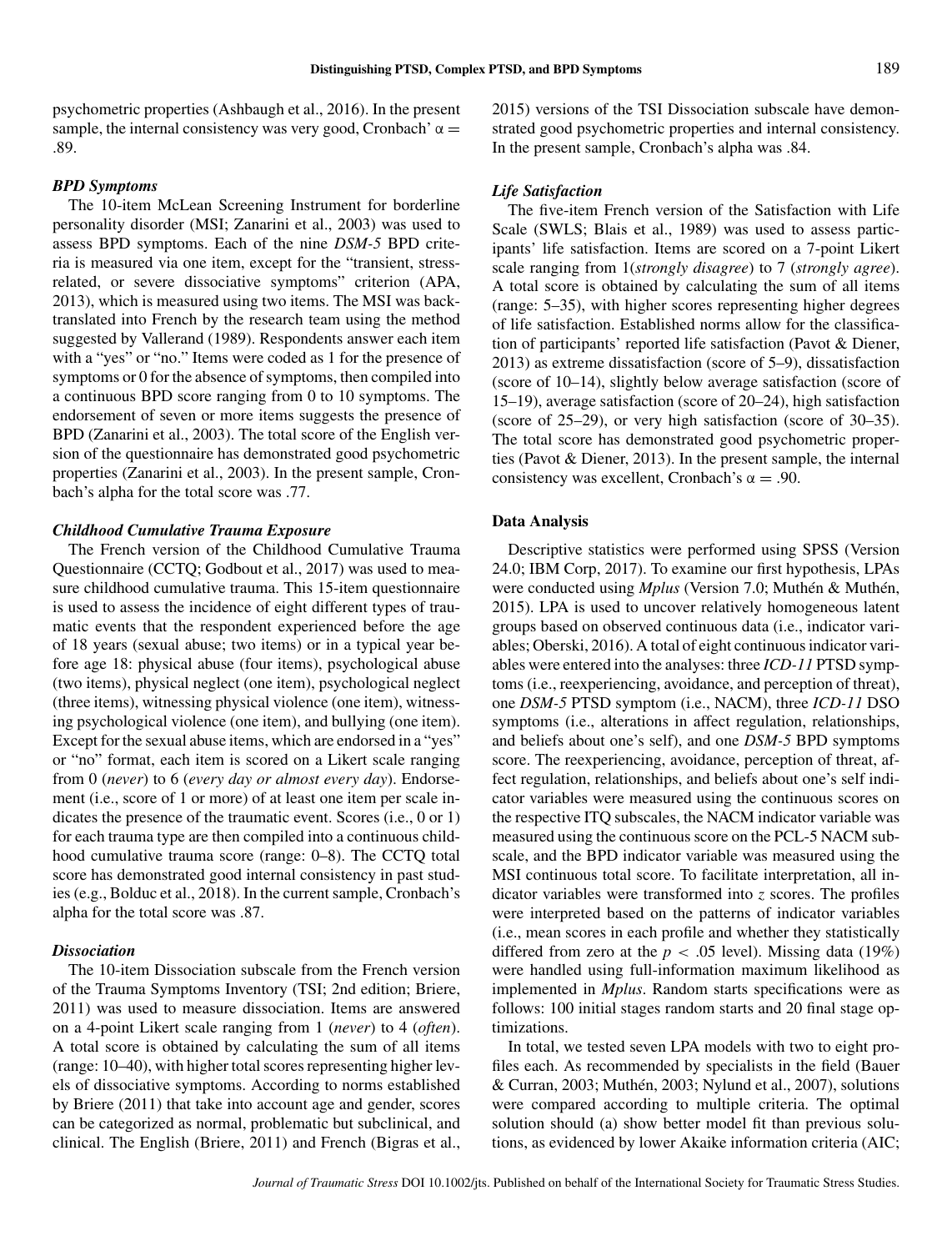Akaike, 1987), Bayesian information criteria (BIC; Raftery, 1995), and adjusted BIC (aBIC; Sclove, 1987) values as well as significant Lo–Mendell–Rubin adjusted likelihood ratio test (LMR-A; Lo et al., 2001) and bootstrapped likelihood ratio test (BLRT; McLachlan, 1987) *p* values; (b) show well-defined profiles, as evidenced by an entropy value greater than .80 (Wickrama et al., 2016), and a high probability that participants belong in their attributed profile and a low probability that they belong in another profile; (c) not contain profiles with small numbers of participants (e.g., less than 5% of the sample; Leiter & Maslach, 2016; Merz & Roesch, 2011); (d) be theoretically interpretable; and (e) be consistent with past studies and contemporary theoretical frameworks (Dziak et al., 2019). Although LPA does not assume the distribution of indicator variables to be normal (Oberski, 2016), nonnormal distribution may lead to an overestimation of the correct number of profiles by model fit indices (Bauer & Curran, 2003; Morgan et al., 2016). In these cases, Masyn (2013) suggests investigating the plot of BIC values for each model to find an "elbow"; that is, the point where the gain in model fit (i.e., reduction of BIC value) obtained by adding one profile diminishes. Additionally, other criteria, such as parsimony and theoretical interpretability, should be given as much weight as model fit in the choice of a final solution (e.g., Bauer & Curran, 2003; Dziak et al., 2019).

Third, group comparisons were performed using the DE3STEP method integrated into *Mplus* (Muthén & Muthén, 2015) to examine the potential differences between the profiles (i.e., our second hypothesis). The DE3STEP method estimates the means of continuous auxiliary variables (i.e., childhood cumulative trauma, dissociation, and life satisfaction) in each latent profile and uses global and pairwise Wald chi-square tests of statistical significance to compare those means across the latent profiles. We chose this group comparison method because it considers the uncertain probability of each participant's inclusion in their attributed latent profile (Asparouhov & Muthén, 2014).

# **Results**

# **Descriptive Analyses**

According to the established score cutoffs (see Measures), 18.7% of the sample reported the presence of reexperiencing symptoms ( $M = 0.51$ ,  $SD = 0.80$ ), 18.5% reported avoidance symptoms ( $M = 0.57$ ,  $SD = 0.88$ ), 23.7% reported the presence of perception of threat symptoms  $(M = 0.61, SD = 0.92)$ , 20.8% reported NACM symptoms  $(M = 0.50, SD = 0.71)$ , 38.4% reported affect regulation symptoms ( $M = 0.83$ ,  $SD =$ 0.71), 11.8% reported alterations in beliefs about one's self (*M*  $= 0.44$ , *SD*  $= 0.75$ ), and 20.4% reported symptoms related to relationships ( $M = 0.64$ ,  $SD = 0.90$ ). In addition, 8.0% of the sample reached the cutoff score for probable *ICD-11* PTSD, 1.4% reached the cutoff for probable *ICD-11* CPTSD, and 2.1% scored at or above the cutoff for probable  $DSM-5$  BPD ( $M =$ 1.60,  $SD = 1.83$ ). All correlations between PTSD, DSO, and BPD symptoms were positive and significant, *r*s = .15–.66. Scores on the measure of cumulative childhood trauma ranged from 0 to 8 ( $M = 3.06$ ,  $SD = 1.97$ ). The most frequently reported trauma type was psychological neglect (79.5%), followed by bullying (47.7%), witnessing psychological violence between parents (45.9%), psychological violence (42%), sexual abuse (35.4%), physical violence (28.1%), witnessing physical violence between parents (15.1%), and physical neglect (12.6%). The mean score on the measure of life satisfaction was 27.6 ( $SD = 5.9$ ), indicating a high level of satisfaction according to established norms (Pavot & Diener, 2013). Finally, the mean dissociation score was  $4.2$  ( $SD = 4.3$ ). According to established norms (Briere, 2011), dissociation scores were normal for  $88.8\%$  of the sample ( $n = 389$ ), problematic but subclinical for 3.9% of the sample ( $n = 17$ ), and clinical for 7.3% of the sample  $(n = 32)$ .

# **LPAs**

Seven models, each including between two and eight profiles, were tested. Regarding fit indices (see Table 1), the AIC and A-BIC values systematically decreased as the number of profiles increased, whereas the smallest BIC value was observed for the seven-profile model. Because skewness and kurtosis indicated highly nonnormal distributions of the indicator variables (range: 2.74–12.15), we expected that the fit indices might overestimate the correct number of classes (i.e., systematic bias for solutions comprising a higher number of profiles; Bauer & Curran, 2003; Morgan et al., 2016). Taking this into account, we investigated the BIC plot, finding an elbow at the six-profile model (see Supplementary Materials), suggesting that the fit indices pointed to the six-profile model as the best–fitting solution. Regarding entropy, very good differentiation was observed for the two- to eight-profile models, without clear distinction, (i.e., entropy values higher than .80 for all models). Similarly, the BLRT *p* values were significant for all solutions. The LMR-A *p* value was only significant for the three-profile model, indicating that the optimal solution comprised at least three profiles. Regarding profile size (see Table 1), the six-, seven-, and eight-profile models each presented multiple profiles with fewer than 5% of participants. The three- and fourprofile models presented no small (i.e., less than 5% of the sample) profiles, whereas the five-profile model presented one small profile.

Balancing these statistical aspects with considerations of interpretability and parsimony, the five-profile model was chosen as the final solution. On one hand, the six-profile model presented a better fit but had the disadvantage of containing two small profiles that did not add substantial theoretical insight. Indeed, these two profiles, categorized by high CPTSD symptoms and high BPD symptoms, respectively, presented the same symptom patterns as two other profiles in the model (i.e., the moderate CPTSD and moderate BPD symptoms profiles) but to a higher extent. On the other hand, the four-profile model had the advantage of being easily interpretable did not include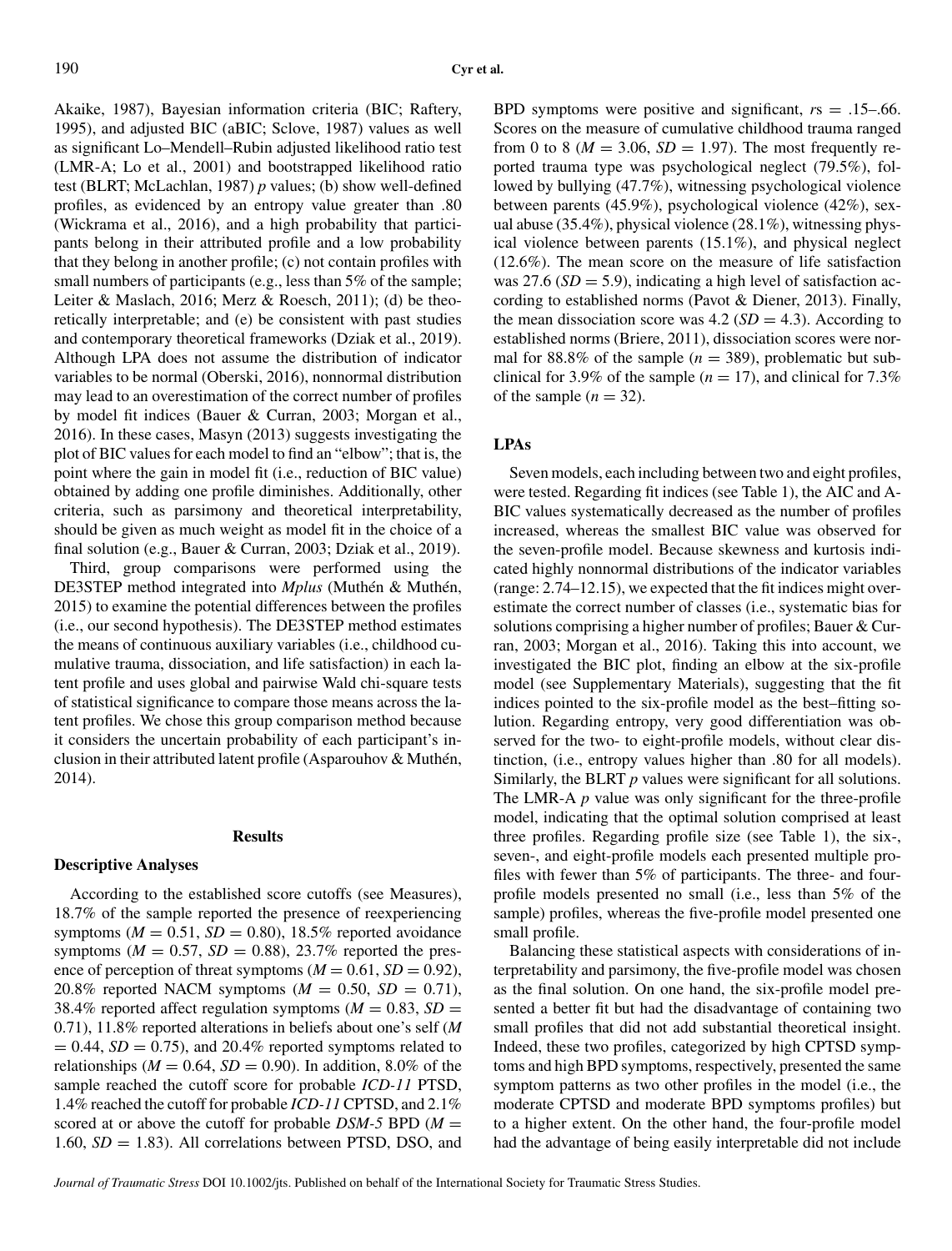| - Table 1                                    |  |
|----------------------------------------------|--|
| Fit Indices for Two- to Eight-Profile Models |  |

**Table 1** 

| Model      | $LL^a$      | AIC   | <b>BIC</b> | aBIC  | LMR-A $p$ | BLRT $p$ | Entropy | % of sample per profile                               |
|------------|-------------|-------|------------|-------|-----------|----------|---------|-------------------------------------------------------|
| 2 profiles | $-3,181.36$ | 6,212 | 6.515      | 6,435 | .098      | .000     | 0.94    | 84.8, 15.2                                            |
| 3 profiles | $-3,050.73$ | 6,165 | 6,300      | 6,200 | .021      | .000     | 0.94    | 73.7, 19.7, 6.5                                       |
| 4 profiles | $-2,975.25$ | 6,036 | 6.212      | 6.076 | .486      | .000     | 0.93    | 70.3, 14.2, 8.8, 6.7                                  |
| 5 profiles | $-2,918.82$ | 5,941 | 6,154      | 5,989 | .513      | .000     | 0.90    | 66.7, 9.9, 12.0, 7.6, < 5                             |
| 6 profiles | $-2,864.58$ | 5,851 | 6.100      | 5,907 | .709      | .000     | 0.92    | 65.1, 11.9, 10.1, 5.3, < 5, < 5                       |
| 7 profiles | $-2,825.18$ | 5,790 | 6,076      | 5,854 | .489      | .000     | 0.92    | 64.5, 10.7, 7.5, 6.0, $< 5, < 5, < 5$                 |
| 8 profiles | $-2,806.55$ | 5.771 | 6.094      | 5.717 | .651      | .000     | 0.92    | 63.0, 10.9, 8.6, 5.8, $< 5$ , $< 5$ , $< 5$ , $< 5$ , |
|            |             |       |            |       |           |          |         | $\leq 5$                                              |

*Note*. Bolding indicates the final solution. LL = log-likelihood; AIC = Akaike information criterion; BIC = Bayesian information criterion; aBIC = adjusted BIC; BLRT = bootstrapped likelihood ratio test; LMR-A = Lo–Mendell–Rubin adjusted likelihood ratio test.

<sup>1</sup>The best LL value was replicated in all models except for the eight-profile model.

smaller profiles, but this model presented a worse fit than the five- and six-profile models. The five-profile model was ultimately deemed superior because it fit the data better than the four-profile model while being more parsimonious and having a fewer number of small profiles than the six-profile model. As serious psychopathology was measured in a community sample, we deemed it acceptable that the final solution had one small profile (i.e., the profile with the highest symptom levels). The five profiles in this model were consistent with past research (e.g., Frost et al., 2018) and recognized diagnostic classifications and contemporary theoretical frameworks (e.g., Ford & Courtois, 2014). Moreover, the four- and six-profile solutions each contained the same patterns observed in the five-profile model, plus or minus profile one profile (see Supplementary Material), confirming the relevance of the profiles observed in the five-profile model.

The five-profile model is illustrated in Figure 1. The mean values of the indicator variables in each profile and information on whether they significantly differed from 0 can be found in Table 2. Profile 1, labeled the "high PTSD symptoms" profile, included 12.0% of participants and was characterized by significantly high scores on measures of *ICD-11* PTSD symptoms (i.e., reexperiencing, avoidance, and perception of threat) and significantly low scores on the measure of DSO relationship symptoms. Profile 2, the "high CPTSD symptoms" profile, included 7.6% of participants and was characterized by significantly high scores on measures of all PTSD and DSO symptoms. It should be noted that participants in this profile had relatively high BPD scores, although this result was not statistically significant. Profile 3, the "high BPD symptoms" profile, included 9.9% of participants and was characterized by significantly high *DSM-5* NACM scores as well as high levels of DSO and BPD symptoms. Profile 4, the "high CPTSD and BPD symptoms" profile, included 3.8% of participants and was characterized by significantly high scores on measures of all indicator variables. Profile 5, the "low symptoms" profile, included 66.7% of participants and was characterized by significantly low scores on measures of all indicator variables. The five-profile model presented good differentiation between the profiles, with high average classification probabilities for the assigned profile (range: .87–.97) and low average classification probabilities for the other profiles (range: .00–.08).

#### **Group Comparisons**

Results from the group comparisons can be found in Table 3. Results indicated that participants grouped in the high CPTSD symptoms,  $\chi^2(1, N = 438) = 9.45$ ,  $p = .002$ ,  $d = 0.62$ ; high BPD symptoms,  $\chi^2(1, N = 438) = 17.49$ ,  $p < .001$ ,  $d = 0.83$ ; and high CPTSD and BPD symptoms profiles,  $\chi^2(1, N = 438)$  $= 11.069$ ,  $p = .001$ ,  $d = 0.82$ , presented significantly higher levels of childhood cumulative trauma than those in the low symptoms profile. Individuals in the high BPD symptoms profile also presented significantly higher levels of childhood cumulative trauma than those in the high PTSD symptoms profile,  $\chi^2(1, N = 438)$ ] = 8.51,  $p = .004$ ,  $d = 0.63$ . Participants in the high CPTSD symptoms,  $\chi^2(1, N = 438) = 5.62, p = .018, d =$ 0.55, and high CPTSD and BPD symptom profiles,  $\chi^2(1, N =$  $(438) = 10.035, p = .002, d = .1.06$ , also presented with significantly higher levels of dissociation than those in the low symptoms profile. Individuals with membership in the high CPTSD and BPD symptoms profile had significantly higher levels of dissociation symptoms than those in the high PTSD symptoms profile,  $\chi^2(1, N = 438) = 7.15$ ,  $p = .008$ ,  $d = 0.60$ . Although the following differences were not statistically significant, it should be noted that the mean dissociation score, and standard error, among participants in the high BPD symptoms profile was numerically higher than scores of participants grouped into all other profiles. Finally, participants in the low symptoms profile scored significantly higher on the measure of life satisfaction than those in the high PTSD symptoms,  $\chi^2(1, N = 438) =$ 14.90, *p* < .001, *d* = 0.65; high CPTSD symptoms,  $χ^2(1, N =$  $(438) = 12.89, p < .001, d = 0.74$ ; high BPD symptoms,  $\chi^2(1,$  $N = 438$ ) = 5.63,  $p = .018$ ,  $d = 0.52$ ; and high CPTSD and BPD symptoms profiles,  $\chi^2(1, N = 438) = 10.19$ ,  $p = .001$ ,  $d = 0.96$ .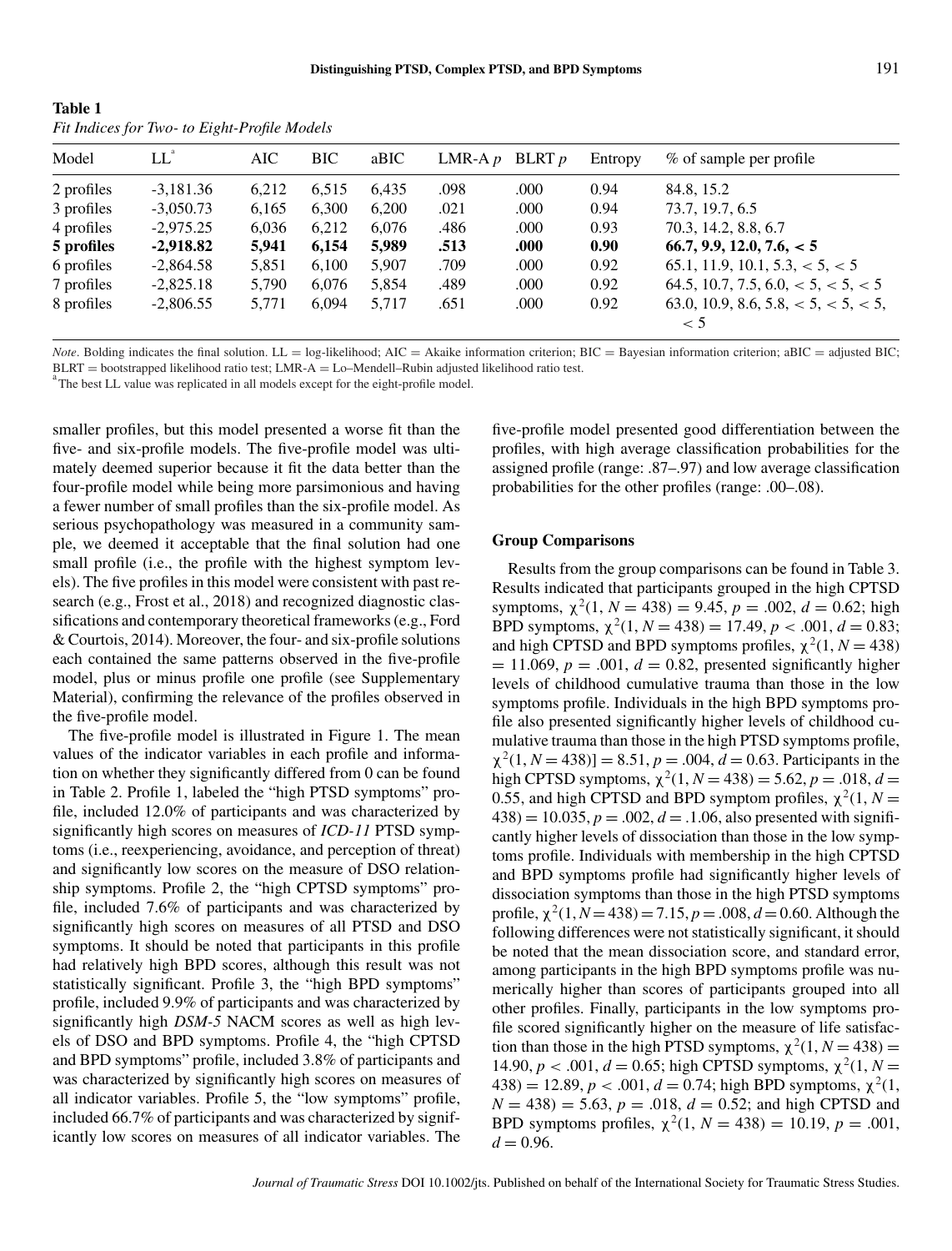#### **Figure 1**

*Mean z Scores of Posttraumatic Stress Disorder (PTSD), Complex PTSD (CPTSD), and Borderline Personality Disorder (BPD) Symptoms for Each Profile in the Five-Profile Model*



*Note*. DSO = disturbances in self-organization; PTSD(1) = reexperiencing; PTSD(2) = avoidance; PTSD(3) = perception of threat; PTSD(4) = negative alterations in cognitions and mood;  $DSO(1) =$  affect;  $DSO(2) =$  beliefs about oneself;  $DSO(3) =$  relationships.

#### **Discussion**

The present study examined the distinction between PTSD, CPTSD, and BPD symptoms in a community sample of women who reported at least one childhood or adulthood traumatic event. Our first hypothesis, that five distinct profiles categorized by low symptoms, high PTSD symptoms, high CPTSD symptoms, high BPD symptoms, and high CPTSD and BPD would emerge, was generally confirmed. Our less heavily traumatized sample seems to have allowed the emergence of a profile categorized by high levels of BPD symptoms and did not include

# **Table 2**

*Mean z Scores of Indicator Variables for Each Profile and Comparison Tests With the Sample Mean*

| Indicator<br>variable | Profile 1 (high)<br>PTSD symptoms) |                  | Profile 2 (high<br>CPTSD symptoms) |                  | Profile 3 (high<br><b>BPD</b> symptoms) |                  | Profile 4 (high<br><b>CPTSD</b> and <b>BPD</b><br>symptoms) |                  | Profile 5 (low<br>symptoms) |                  |
|-----------------------|------------------------------------|------------------|------------------------------------|------------------|-----------------------------------------|------------------|-------------------------------------------------------------|------------------|-----------------------------|------------------|
|                       | $\boldsymbol{M}$                   | $\boldsymbol{p}$ | M                                  | $\boldsymbol{p}$ | M                                       | $\boldsymbol{p}$ | $\boldsymbol{M}$                                            | $\boldsymbol{p}$ | M                           | $\boldsymbol{p}$ |
| PTSD(1)               | 0.57                               | .003             | 1.12                               | $-.001$          | $-0.01$                                 | .987             | 2.58                                                        | $-.001$          | $-0.39$                     | $-.001$          |
| PTSD(2)               | 0.34                               | .032             | 1.63                               | < .001           | $-0.07$                                 | .856             | 2.58                                                        | < .001           | $-0.41$                     | $-.001$          |
| PTSD(3)               | 1.22                               | $-.001$          | 1.40                               | < .001           | $-0.20$                                 | .363             | 2.81                                                        | $-.001$          | $-0.51$                     | $-.001$          |
| PTSD(4)               | 0.03                               | .829             | 1.87                               | < .001           | 0.65                                    | .027             | 2.83                                                        | < .001           | $-0.49$                     | $-.001$          |
| DSO(1)                | 0.14                               | .398             | 0.94                               | < .001           | 0.41                                    | .041             | 1.66                                                        | .002             | $-0.31$                     | $-.001$          |
| DSO(2)                | $-0.15$                            | .225             | 0.70                               | .019             | 1.07                                    | .009             | 2.38                                                        | < .001           | $-0.37$                     | $-.001$          |
| DSO(3)                | $-0.29$                            | .003             | 1.19                               | $-.001$          | 1.10                                    | .012             | 2.25                                                        | < .001           | $-0.41$                     | < 0.001          |
| <b>BPD</b>            | 0.17                               | .746             | 0.88                               | .179             | 1.12                                    | .004             | 1.22                                                        | .003             | $-0.40$                     | < 0.001          |

*Note*. PTSD = posttraumatic stress disorder; CPTSD = complex posttraumatic stress disorder; DSO = disturbances in self-organization; BPD = borderline personality disorder;  $PTSD(1)$  = reexperiencing;  $PTSD(2)$  = avoidance;  $PTSD(3)$  = perception of threat;  $PTSD(4)$  = negative alterations in cognitions and mood;  $DSO(1)$  = affect regulation;  $DSO(2) =$  beliefs about oneself;  $DSO(3) =$  relationships.

*Journal of Traumatic Stress* DOI 10.1002/jts. Published on behalf of the International Society for Traumatic Stress Studies.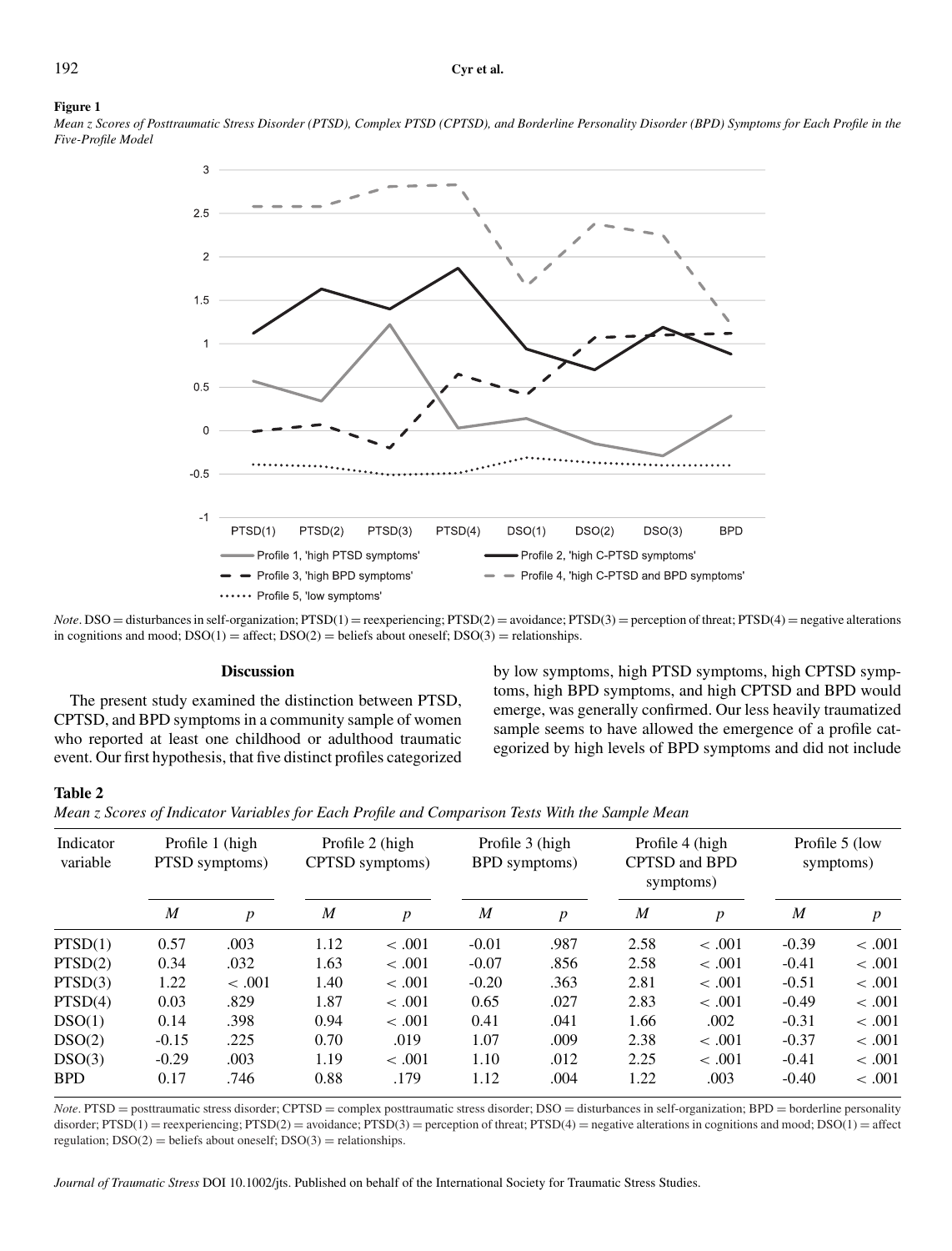| Auxiliary<br>variables           | Profile 1 (high<br><b>PTSD</b><br>symptoms) |      | Profile 2 (high<br><b>CPTSD</b><br>symptoms) |      | Profile 3 (high<br><b>BPD</b> symptoms) |      | Profile 4 (high<br>CPTSD and<br><b>BPD</b> symptoms) |      | Profile 5 (low<br>symptoms) |      | Global<br>$\chi^2$ test <sup>a</sup> | Pairwise $\chi^2$<br>tests <sup>b,c</sup>  |
|----------------------------------|---------------------------------------------|------|----------------------------------------------|------|-----------------------------------------|------|------------------------------------------------------|------|-----------------------------|------|--------------------------------------|--------------------------------------------|
|                                  | M                                           | SE   | M                                            | SE   | M                                       | SE   | $\boldsymbol{M}$                                     | SE   | M                           | SE   |                                      |                                            |
| Cumulative<br>trauma<br>exposure | 3.26                                        | 0.28 | 4.01                                         | 0.41 | 5.10                                    | 0.55 | 4.24                                                 | 0.45 | 2.72                        | 0.11 | 35.75***                             | $5 < 2**$<br>$3***$ .<br>$4**:1<$<br>$3**$ |
| Dissociation                     | $-0.03$                                     | 0.18 | 0.58                                         | 0.34 | 1.85                                    | 1.44 | 1.40                                                 | 0.51 | $-0.23$                     | 0.04 | 35.69***                             | $5 < 2^*$ ,<br>$4**:1<$<br>$4**$           |
| Life<br>satisfaction             | $-0.44$                                     | 0.18 | $-0.53$                                      | 0.22 | $-1.33$                                 | 0.65 | $-0.83$                                              | 0.34 | 0.27                        | 0.05 | 46.83***                             | $5 > 1^*$ ,<br>$2***$<br>3***, 4**         |

*Results From Wald Chi-Square Tests of Means Across Profiles for Cumulative Trauma Exposure, Dissociation, and Life Satisfaction*

*Note*. PTSD = posttraumatic stress disorder, CPTSD = complex posttraumatic stress disorder, BPD = borderline personality disorder, M = mean, SE = standard error  $d_f = 4$ ,  $N = 438$ .  $b_f = 1$ ,  $N = 438$ . CBetween-profile comparisons. Only significant pairwise chi-square tests results are presented.

 $**p* < .05. ***p* < .01. ****p* < .001.$ 

**Table 3**

any core *ICD-11* PTSD symptoms (i.e., reexperiencing, avoidance, and perception of threat), which had not yet been the case in past studies (Cloitre et al., 2014). It should be noted, however, that the profile marked by high-level BPD symptoms did include symptoms of DSO, and participants in the profile categorized by high levels of CPTSD symptoms did present with relatively high, although nonsignificant, BPD symptoms. The fact that these profiles were not absolutely clear-cut highlights the conceptual parallels that exist between these two disorders and is in line with past studies (Cloitre et al., 2014; Frost et al., 2018). Taking these nuances into account, our results add to the current literature pointing toward the validity of CPTSD as a standalone construct that is mostly distinct from BPD. The present results also showed that in all profiles, symptoms of DSO and NACM varied in pairs. This indicates a redundancy between these two additions to traditional PTSD symptoms, suggesting that the *DSM-5* PTSD NACM cluster does not necessarily add new knowledge to what *ICD-11* CPTSD can explain.

Next, the repartition of participants between profiles was relatively close to what would be expected. Most participants were grouped into the profile characterized by low symptom levels, and a minority of participants were grouped into the most symptomatic profile (i.e., high CPTSD and BPD symptoms), which is to be expected in a community sample. Moreover, 12.0% of participants were grouped into the high PTSD symptoms profile, which is close to the 9%–10% usually found in the general population (Kilpatrick et al., 2013). The percentage of participants grouped into the high BPD symptoms profile (9.9%) was higher than the  $2\% - 6\%$  usually found in the general population (APA, 2013; Grant et al., 2008), which could be due to the fact that our sample was composed of women who reported at least one potentially traumatic experience. This could also explain why 7.8% of the sample displayed high levels of CPTSD symptoms, which seems high, although studies have yet to determine the prevalence of this new diagnosis in the population. It is also important to note that the profiles likely also grouped at least a portion of participants with subclinical symptoms rather than full-blown diagnoses.

Our hypothesis that participants categorized in the high CPTSD symptoms, high BPD symptoms, and high CPTSD and BPD symptoms profiles would present with higher childhood cumulative trauma exposure was partially confirmed. Participants grouped into these expected profiles reported higher levels of cumulative childhood trauma in comparison to those in the low symptoms profile. This suggests that CPTSD, BPD, and comorbidity between these two diagnoses may all be relevant to understand the experience of survivors of cumulative childhood trauma. Only participants in the high BPD symptoms profile could be distinguished from those in the high PTSD symptoms profile with regard to cumulative childhood trauma exposure. Considering that individuals with membership in this profile presented with high scores on measures of DSO and BPD, it is reasonable that a strong association with childhood cumulative trauma exposure was observed (Shevlin et al., 2017). It is possible that levels of childhood trauma presented by participants in other profiles, although relatively high, could not be discriminated from the levels of childhood trauma that are known to be a risk factor for PTSD (Dunn et al., 2017).

The hypothesis that the profiles characterized by high CPTSD symptoms, high BPD symptoms, and high CPTSD and BPD symptoms would include individuals who presented with higher levels of dissociation symptoms was also partially confirmed. As expected, women in the high CPTSD symptoms and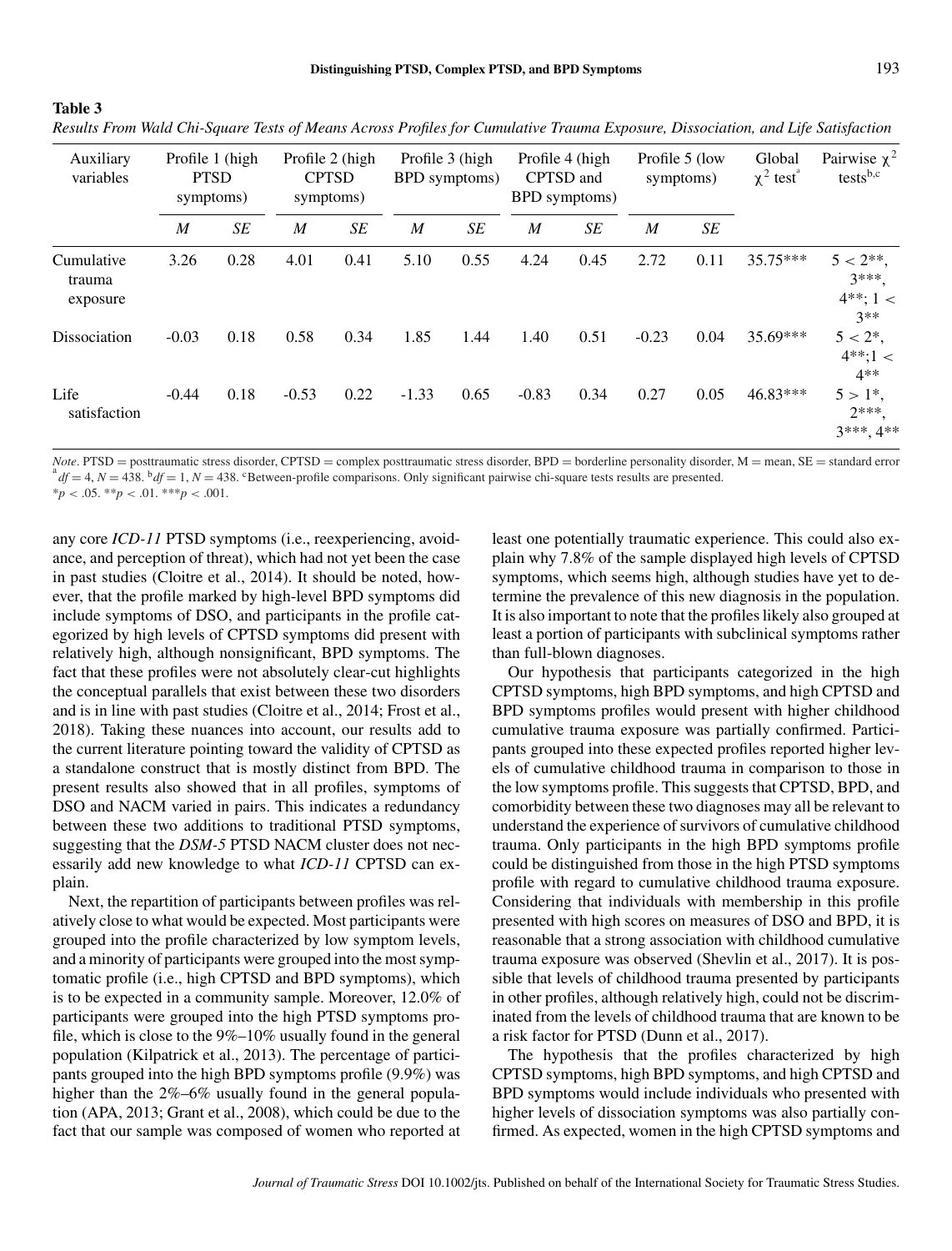high CPTSD and BPD symptoms profiles reported higher dissociation scores than those in the low symptoms profile. However, only participants in the high CPTSD and BPD symptoms profile scored higher on measures of dissociation than those in the high PTSD symptoms profile. On one hand, these results highlight the importance of trauma-related dissociation in CPTSD (Hyland et al., 2019). On the other hand, careful interpretation of the present results indicates that they replicate, to a certain extent, the association between dissociation and BPD reported in past studies (see Scalabrini et al., 2017, for a meta-analysis). Indeed, scores on the measure of dissociation were especially high among individuals in the high CPTSD and BPD symptoms profile, and the scores of those in the high BPD symptoms profile were, on average, numerically but not statistically significantly higher than the scores of participants in other profiles. The high standard error could explain this statistically nonsignificant result, suggesting a continuum of dissociative symptom severity within BPD. Additional studies are necessary to achieve a better understanding of the role dissociation plays in BPD and CPTSD.

Finally, our hypothesis regarding higher levels of life satisfaction among participants in the low symptoms profile compared to all other profiles was confirmed. Indeed, individuals categorized in the low symptoms profile reported higher ratings of life satisfaction compared to those in the four other profiles, replicating the significant levels of functional impairment and distress generally reported by PTSD, CPTSD, and BPD patients alike (Brewin et al. 2017; IsHak et al., 2013). No other differences were detected, which corroborates findings from other studies highlighting the strong impact of these disorders on quality of life (Olatunji et al., 2007).

The present study adds to the current scientific debate, highlighting the relevance of the CPTSD diagnosis beyond what PTSD or BPD symptoms can explain. These results support an integrative approach in the conceptualization of the longterm impact of cumulative childhood trauma exposure. Indeed, the present findings suggest that CPTSD, BPD, and comorbidity of the two could all be possible clinical portraits for childhood trauma survivors, encouraging clinicians working with this population to be nuanced in their assessment and tailor interventions to their clients' specific needs. Although this study suggests that conceptualizing CPTSD as a simple amalgam of PTSD and BPD would be unwarranted, it also restates the strong association between childhood trauma exposure and BPD, suggesting that trauma should not be overlooked when working with this population. In this vein, evidence-based recommendations for the treatment of these disorders should be mastered by clinicians working with trauma survivors (see Courtois & Ford, 2009; Linehan, 2014). A first step to making this knowledge more widely available among clinician circles would be for the American Psychological Association to replace the *DSM-5* NACM cluster with the more organized and specific symptoms of DSO, thereby recognizing CPTSD as a distinct diagnosis.

There are several study limitations to discuss. First, assessments took place over the phone and were self-report and retrospective, which could entail social desirability and memory biases. Second, due to the lack of validated questionnaires available in French, some measures that have yet to be validated were used; however, internal consistency was mostly excellent in the present sample. Third, the use of a composite BPD measure was a limitation. In previous studies, however, researchers have explored whether distinct latent classes of BPD symptoms would emerge, but could only find classes measuring what they referred to as "BPD-ness" (Conway et al., 2012). Fourth, the measures of BPD and CPTSD did not consider the moment of apparition, lifetime course, and pervasiveness of symptoms, which could have helped differentiate both disorders. It is also important to note that we compared profiles based on *ICD-11* and *DSM-5* disorders. Including *DSM-5* and *ICD-11* disorders was deemed necessary to reflect the actual state of knowledge and enable us to explore the association between *DSM-5* NACM symptoms and *ICD-11* DSO symptoms. In addition, the use of a community sample, while allowing for the generalization of results beyond highly traumatized populations, resulted in low reported symptom levels, posing a challenge for the statistical analyses. The sample also presented homogeneity regarding variables such as gender and age.

In conclusion, the present study aimed to verify whether patterns of symptoms reported by women from the community would reveal a CPTSD profile distinct from PTSD and BPD profiles and whether the resulting profiles could be compared on measures of cumulative childhood trauma, dissociation, and life satisfaction. The present findings corroborated the conceptual distinction between symptoms of CPTSD and those of PTSD and BPD and showed that profiles corresponding to symptoms of CPTSD, BPD, and both CPTSD and BPD tended to include individuals with higher levels of childhood trauma exposure and dissociation as well as lower ratings of life satisfaction. Future research could explore the mechanisms that explain the differential emergence of CPTSD symptoms, BPD symptoms, or both in childhood trauma survivors. Additional clinical studies should be done to better define the best practices in the treatment of each diagnosis, inform clinicians working with childhood trauma survivors, and, ultimately, provide optimal services to this vulnerable population.

# **Open Practices Statement**

The study reported in this article was not formally preregistered. Neither the data nor the materials have been made available on a permanent third-party archive; requests for the data or materials should be sent via email to the lead author at godbout.natacha@uqam.ca.

#### **References**

Akaike, H. (1987). Factor analysis and AIC. In *Selected papers of Hirotugu Akaike* (pp. 371–386). Springer.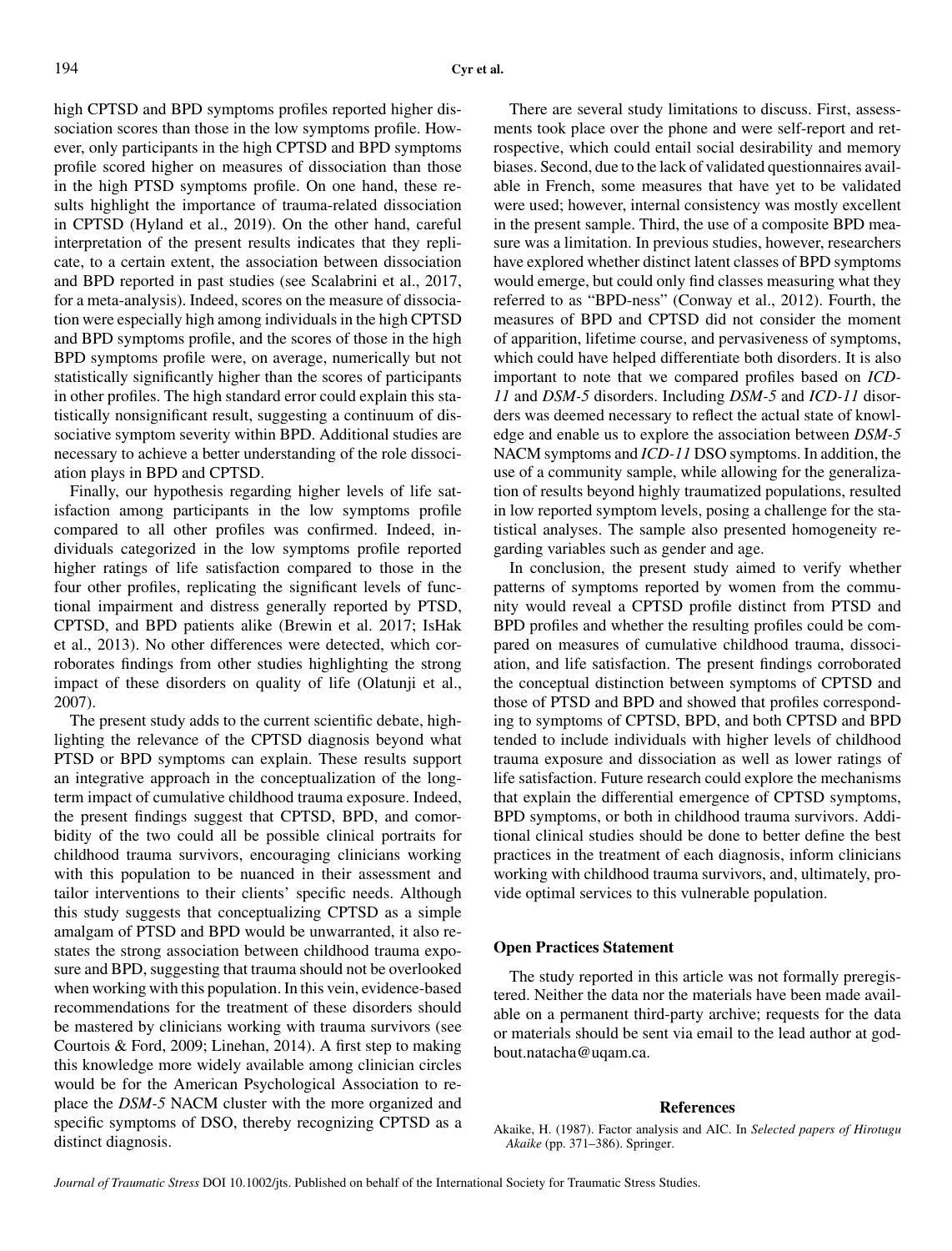- American Psychological Association. (2013). *Diagnostic and statistical manual of mental disorders* (5th ed.). Author.
- Ashbaugh, A. R., Houle-Johnson, S., Herbert, C., El-Hage, W., & Brunet, A. (2016). Psychometric validation of the English and French versions of the Posttraumatic Stress Disorder Checklist for *DSM-5* (PCL-5). *PloS one*, *11*(10), 1–16.<https://doi.org/10.1371/journal.pone.0161645>
- Asparouhov, T., & Muthén, B. O. (2014). Auxiliary variables in mixture modeling: Using the BCH method in *Mplus* to estimate a distal outcome model and an arbitrary second model. *Mplus Web Notes*, *21*, 1–22. [https://www.](https://www.statmodel.com/download/asparouhov_muthen_2014.pdf) [statmodel.com/download/asparouhov\\_muthen\\_2014.pdf](https://www.statmodel.com/download/asparouhov_muthen_2014.pdf)
- Ball, J. S., & Links, P. S. (2009). Borderline personality disorder and childhood trauma: Evidence for a causal relationship. *Current Psychiatry Reports*, *11*(1), 63–68.<https://doi.org/10.1007/s11920-009-0010-4>
- Bauer, D. J., & Curran, P. J. (2003). Distributional assumptions of growth mixture models: Implications for overextraction of latent trajectory classes. *Psychological Methods*, *8*(3), 338–363. [https://doi.org/10.1037/1082-989X.8.3.](https://doi.org/10.1037/1082-989X.8.3.338) [338](https://doi.org/10.1037/1082-989X.8.3.338)
- Béland, S., Cousineau, D., & Loye, N. (2017). Utiliser le coefficient omega de McDonald à la place de l'alpha de Cronbach [Using McDonald's coefficient omega instead of Cronbach's alpha]. *McGill Journal of Education*, *52*(3), 791–804.<https://doi.org/10.7202/1050915ar>
- Bigras, N., Godbout, N., & Briere, J. (2015). Child sexual abuse, sexual anxiety, and sexual satisfaction: The role of self-capacities. *Journal of Child Sexual Abuse*, *24*(5), 464–483. [https://doi.org/10.1080/10538712.](https://doi.org/10.1080/10538712.2015.1042184) [2015.1042184](https://doi.org/10.1080/10538712.2015.1042184)
- Blais, M. R., Vallerand, R. J., Pelletier, L. G., & Brière, N. M. (1989). L'échelle de satisfaction de vie: Validation canadienne-française du "Satisfaction with Life Scale." [The Satisfaction with Life Scale : French-Canadian validation of the "Satisfaction with Life Scale"]. *Canadian Journal of Behavioural Science/Revue Canadienne des Sciences du Comportement*, *21*(2), 210–223. <https://doi.org/10.1037/h0079854>
- Blevins, C. A., Weathers, F. W., Davis, M. T., Witte, T. K., & Domino, J. L. (2015). The Posttraumatic Stress Disorder Checklist for *DSM-5* (PCL-5): Development and initial psychometric evaluation. *Journal of Traumatic Stress*, *28*(6), 489–498.<https://doi.org/10.1002/jts.22059>
- Bolduc, R., Bigras, N., Daspe, M. È., Hébert, M., & Godbout, N. (2018). Childhood cumulative trauma and depressive symptoms in adulthood: The role of mindfulness and dissociation. *Mindfulness*, *9*(5), 1594–1603. [https:](https://doi.org/10.1007/s12671-018-0906-3) [//doi.org/10.1007/s12671-018-0906-3](https://doi.org/10.1007/s12671-018-0906-3)
- Brewin, C. R. (2013). "I wouldn't start from here:" An alternative perspective on PTSD from the *ICD-11*: Comment on Friedman (2013). *Journal of Traumatic Stress*, *26*(5), 557–559.<https://doi.org/10.1002/jts.21843>
- Brewin, C. R., Cloitre, M., Hyland, P., Shevlin, M., Maercker, A., Bryant, R. A., Humayun, A., Jones, L. M., Kagee, A., Rousseau, C., Somasundaram, D., Suzuki, Y., Wessely, S., van Ommeren, M., & Reed, G. M. (2017). A review of current evidence regarding the *ICD-11* proposals for diagnosing PTSD and complex PTSD. *Clinical Psychology Review*, *58*, 1–15. [https://](https://doi.org/10.1016/j.cpr.2017.09.001) [doi.org/10.1016/j.cpr.2017.09.001](https://doi.org/10.1016/j.cpr.2017.09.001)
- Briere, J. (2011). *Trauma Symptom Inventory* (2nd ed.). Psychological Assessment Resources.
- Cattane, N., Rossi, R., Lanfredi, M., & Cattaneo, A. (2017). Borderline personality disorder and childhood trauma: Exploring the affected biological systems and mechanisms. *BMC Psychiatry*, *17*(1), 221. [https://doi.org/10.](https://doi.org/10.1186/s12888-017-1383-2) [1186/s12888-017-1383-2](https://doi.org/10.1186/s12888-017-1383-2)
- Cloitre, M., Courtois, C. A., Charuvastra, A., Carapezza, R., Stolbach, B. C., & Green, B. L. (2011). Treatment of complex PTSD: Results of the ISTSS Expert Clinician Survey on Best Practices. *Journal of Traumatic Stress*, *24*(6), 615–627.<https://doi.org/10.1002/jts.20697>
- Cloitre, M., Garvert, D. W., Weiss, B., Carlson, E. B., & Bryant, R. A. (2014). Distinguishing PTSD, complex PTSD, and borderline personality disorder: A latent class analysis. *European Journal of Psychotraumatology*, *5*(1), 1– 10.<https://doi.org/10.3402/ejpt.v5.25097>
- Cloitre, M., Shevlin, M., Brewin, C. R., Bisson, J. I., Roberts, N. P., Maercker, A., Karatzias, T., & Hyland, P. (2018). The International Trauma Questionnaire: Development of a self-report measure of *ICD*-*11* PTSD and complex PTSD. *Acta Psychiatrica Scandinavica*, *138*(6), 536–546. [https:](https://doi.org/10.1111/acps.12956) [//doi.org/10.1111/acps.12956](https://doi.org/10.1111/acps.12956)
- Conway, C., Hammen, C., & Brennan, P. (2012). A comparison of latent class, latent trait, and factor mixture models of *DSM-IV* borderline personality disorder criteria in a community setting: Implications for *DSM-5*. *Journal of Personality Disorders*, *26*(5), 793–803. [https://doi.org/10.1521/pedi.2012.](https://doi.org/10.1521/pedi.2012.26.5.793) [26.5.793](https://doi.org/10.1521/pedi.2012.26.5.793)
- Courtois, C. A., & Ford, J. D. (2009). *Treating complex traumatic stress disorders: An evidence-based guide*. Guilford Press.
- Cyr, G., Cloitre, M., Bélanger, C., & Godbout, N. (2020). French translation and validation of the International Trauma Questionnaire in a Canadian community sample *[Manuscript submitted for publication]*. Department of Psychology, University of Quebec in Montreal.
- Dunn, E. C., Nishimi, K., Powers, A., & Bradley, B. (2017). Is developmental timing of trauma exposure associated with depressive and post-traumatic stress disorder symptoms in adulthood? *Journal of Psychiatric Research*, *84*, 119–127.<https://doi.org/10.1016/j.jpsychires.2016.09.004>
- Dziak, J. J., Coffman, D. L., Lanza, S. T., Li, R., & Jermiin, L. S. (2019). Sensitivity and specificity of information criteria. *Briefings in Bioinformatics*, *21*(2), 553–564.<https://doi.org/10.1093/bib/bbz016>
- Ford, J. D., & Courtois, C. A. (2014). Complex PTSD, affect dysregulation, and borderline personality disorder. *Borderline Personality Disorder and Emotion Dysregulation*, *1*(1), 1–17.<https://doi.org/10.1186/2051-6673-1-9>
- Frost, R., Hyland, P., Shevlin, M., & Murphy, J. (2018). Distinguishing complex PTSD from borderline personality disorder among individuals with a history of sexual trauma: A latent class analysis. *European Journal of Trauma & Dissociation*, *1*(4), 100080. [https://doi.org/10.1016/j.ejtd.2018.](https://doi.org/10.1016/j.ejtd.2018.08.004) [08.004](https://doi.org/10.1016/j.ejtd.2018.08.004)
- Godbout, N., Bigras, N., & Sabourin, S. (2017). Childhood Cumulative Trauma Questionnaire (CCTQ) *[Unpublished manuscript]*. Department of Psychology, University of Quebec in Montreal.
- Grant, B. F., Chou, S. P., Goldstein, R. B., Huang, B., Stinson, F. S., Saha, T. D., Smith, S. M., Dawson, D. A., Pulay, A. J., Pickering, R. P., & Ruan, W. J. (2008). Prevalence, correlates, disability, and comorbidity of *DSM-IV* borderline personality disorder: results from the Wave 2 National Epidemiologic Survey on Alcohol and Related Conditions. *The Journal of Clinical Psychiatry*, *69*(4), 533–545.<https://doi.org/10.4088/jcp.v69n0404>
- Hyland, P., Shevlin, M., Brewin, C. R., Cloitre, M., Downes, A. J., Jumbe, S., Karatzias, T., Bisson, J. I., & Roberts, N. P. (2017). Validation of posttraumatic stress disorder (PTSD) and complex PTSD using the International Trauma Questionnaire. *Acta Psychiatrica Scandinavica*, *136*(3), 313–322. <https://doi.org/10.1111/acps.12771>
- Hyland, P., Shevlin, M., Fyvie, C., Cloitre, M., & Karatzias, T. (2019). The relationship between *ICD-11* PTSD, complex PTSD, and dissociative experiences. *Journal of Trauma & Dissociation*, *21*(1), 62–72. [https://doi.org/10.](https://doi.org/10.1080/15299732.2019.1675113) [1080/15299732.2019.1675113](https://doi.org/10.1080/15299732.2019.1675113)
- IBM Corp. (2017). IBM SPSS Statistics for Windows (Version 25.0)*[Software program]*. Author.
- IsHak, W. W., Elbau, I., Ismail, A., Delaloye, S., Ha, K., Bolotaulo, N. I., Nashawati, R., Cassamassi, B., Wang, C. (2013). Quality of life in borderline personality disorder. *Harvard Review of Psychiatry*, *21*(3), 138–150. <https://doi.org/10.1097/HRP.0b013e3182937116>